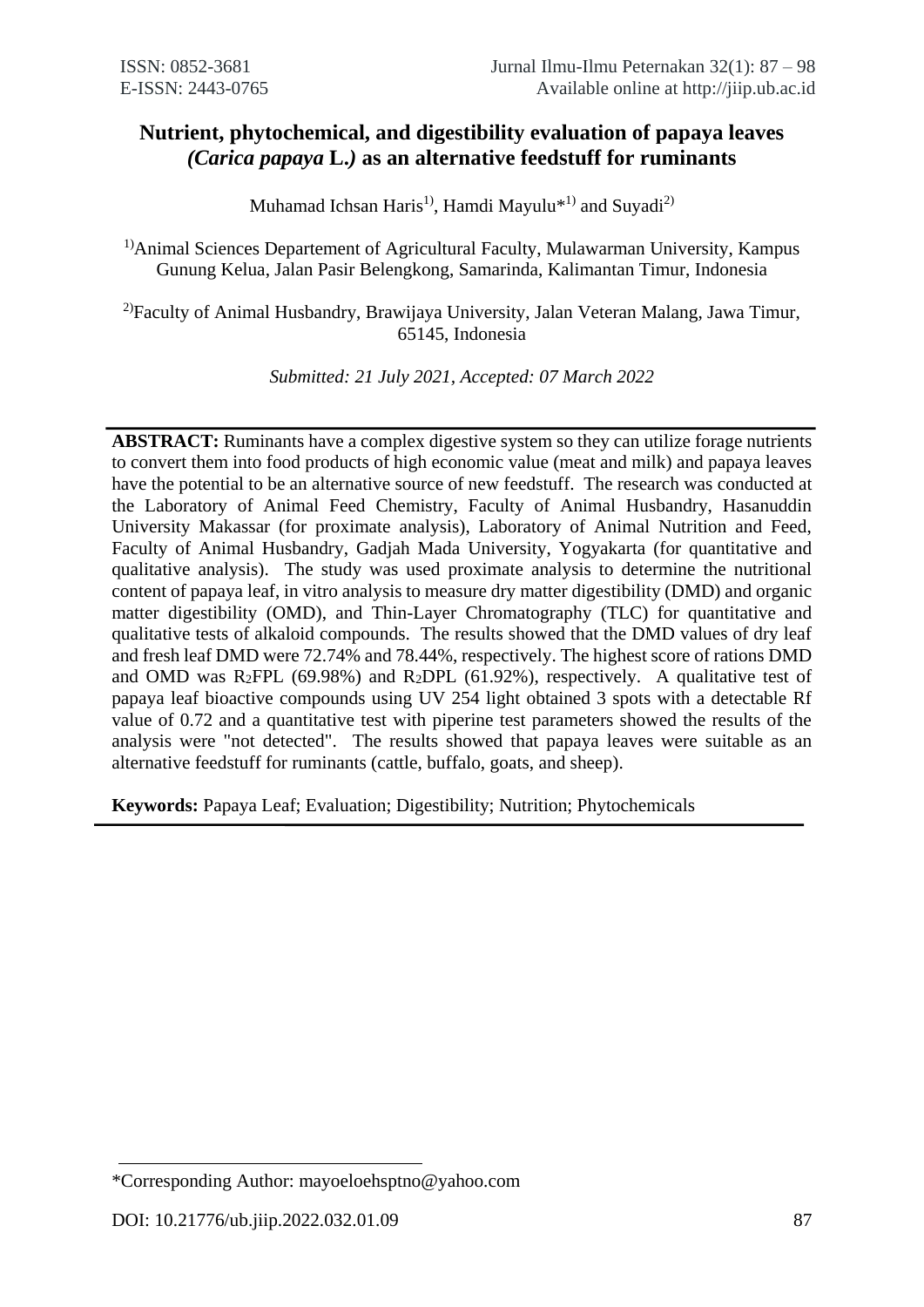# **INTRODUCTION**

Ruminants have a complex digestive system so they can utilize forage nutrients to convert them into food products of high economic value (meat and milk) (Mayulu, 2019). The feed is an important factor to fulfill livestock growth needs and production to achieve a successful livestock enterprise (Mayulu et al., 2018). The papaya leaves have the potential to be an alternative source of new feedstuff. Papaya leaf belongs to the Caricaceae family allied to the Passifloraceae, and can be found in all tropical countries and many sub-tropical regions of the world (Jafari et al., 2018). Papaya leaf is one of the plant wastes that can be used as local feed ingredients for livestock since it has many benefits such as increasing appetite and improving health. The utilization of local feedstuffs can reduce the feed cost thus it can make a bigger profit for farmers (Mayulu, et al., 2020). Nutrition quality and bioactive compound of papaya leaves contain papain enzyme, antimicrobial, antioxidant, alkaloids (carpaine, pseudocarpaine, dehydrocarpaine I and II) (1569.13 mg/100), vitamin C, vitamin E, choline (Saran and Choudary, 2013), includes, α-tocopherol (Anjum et al., 2017). Papaya leaves contain glycoside, tannin (310.50 mg/100), flavonoid (kaempferol and myricetin) (866.53 mg/100) (Ugo et al., 2019), steroid, resin (Callixte et al., 2020), flavonoid, sucrose, dextrose, levulose (Khoriyah et al., 2016), phenolic compounds (ferulic acid, caffeic acid, chlorogenic acid), saponins (898.07 mg/100gr) (Yogiraj et al., 2014; Fauzi'ah and Wakidah, 2019; Ugo et al., 2019; Sharma et al., 2020; Safrida and Sabri, 2020), such as benzyl isothiocyanate, δtocopherols, glucosinolates, βcryptoxanthin, β-carotene, carotenoids (Santana et al., 2019), and high chlorophyll (0.3726 mg/L) (Setiyono et al., 2012). Papaya leaf was characterized by low contents of fiber and lignin as well as favorably high in vitro OMD, and high crude protein (Jafari et al., 2018). Using papaya leaves extract increased NH<sup>3</sup> production,

VFA, and microbe protein synthesis in vitro (Ramandhani et al., 2018). Onyimonyi and Ernest (2009) stated that papaya leaf flour contains crude protein (CP) 30.12%, water 10.20%, crude fiber (CF) 5.60%, ether extract (EE) 1.20%, ash 8.45%, and NFE 44.43%. Papaya leaf extract contains moisture 57.01%, CP 6.50 %, ash 2.18%, CF 3.10 %, EE 2.01% and carbohydrate 29.20% (Ugo et al., 2019). The bitter taste and aroma of *Carica papaya* L. are also possible since it contains papain enzyme which is scattered in fruits, stems, and leaves. Its texture and color look like white latex and are sometimes called milky juice (Adachukwu et al., 2013).

Research on papaya leaf informs that it has some pharmacological activities such as antiemetic, trypanocidal activity, antibacterial, and anti-fungal. However, the use of papaya leaf should be done carefully because it contains a lot of alkaloids called carpaine which can cause cardiac contraction (Muljana, 2002). Papaya leaf can be classified as a medicinal crop due to the content of various compounds (alkaloid, proteolytic enzyme, papain, chymopapain, and lysozyme) which are good for the digestion process and facilitate intestines.

Many researchers have been conducted to evaluate the biologically active compound and nutrient content of papaya leaves, such as Ayoola and Adeyeye (2010) were analyzed for the phytochemical composition, phytochemical screening revealed the presence of bioactive compound saponins, cardiac glycoside, alkaloids, and absence of tannins in the green, yellow and brown papaya leaf. Adachukwu (2013) reported that the qualitative phytochemical analysis of *Carica papaya* leaves showed the presence of alkaloid, flavanoid, Saponin, Tannin, and Glycosides. It is obvious from plant secondary metabolites (PSM) (Mirzaei, 2012). The biochemistry of Plant Secondary Metabolites (PSM) has a wide range of biological activities and enormous potential for use in animal production (Makkar et al., 2007).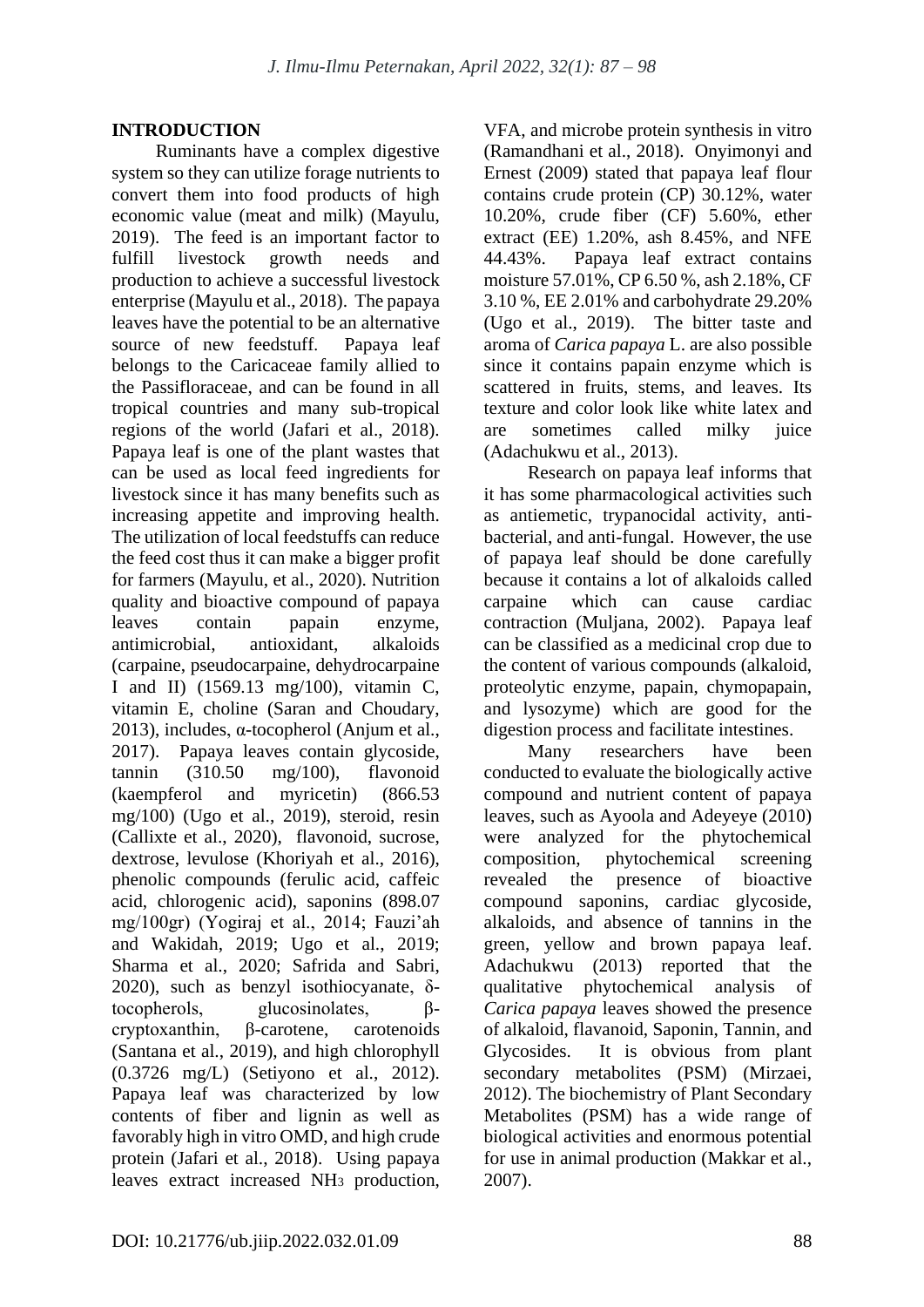The analysis of feed material was to observe the chemical composition contained in the feed material using proximate analysis. The resulting data is needed in determining the quality of feed ingredients or the safety level. The objective of this study was to evaluate the phytochemical and nutritional value of papaya leaves as green feeding and evaluate their digestive value in vitro. In vitro is an alternative method to estimate feed degradation in livestock's digestive apparatus without involving the animal (Mayulu et al., 2020).

# **MATERIALS AND METHODS**

The research was conducted in September 2012 at the Laboratory of Animal Feed Chemistry, Faculty of Animal Husbandry, Hasanuddin University Makassar (for proximate analysis), Laboratory of Animal Nutrition and Feed, Faculty of Animal Husbandry, Gadjah Mada University, Yogyakarta (for quantitative and qualitative analysis). The material of this study was used fresh papaya leaf (FPL)/unripe papaya leaf and dry papaya leaf (DPL)/over ripe papaya leaf.

# **Nutritional value evaluation of papaya leaf**

The determination of water content, the determination of total nitrogen using the Kjeldahl method (determination of protein content), the determination of lipid content using *the Soxhlet* method, and the determination of ash content of fresh papaya leaf (green) and dry papaya leaf (brown) was done using the procedure according to AOAC (2005). The determination of fatty acid composition in various feedstuffs has been used to quantify the total lipid content and saturated lipids. Hydrolysis of the sample was performed by adding 10 ml of HCl 6 N and 2 ml ethanol to 2 g of papaya leaf samples. The mixture was hydrolyzed at 70-80°C and shaken for 10 minutes.

After cooling, the mixture was extracted with 100 ml of diethyl etherpetroleum ether (boiling point 30-60°C) (1:1). The collected extracts were dried with anhydrous sodium sulfate, the solvent was removed with nitrogen gas, and the residual solid was dried by a rotary evaporator. After the methylation was done, the sample was dissolved in n-hexane for further analysis using kg.

The separation was performed using a boxed glass column (180 cm x 2.6 mm i.d; 100/120 mesh on GCQ support with 10% silane). The column temperature was 200°C, while the injector and detector temperature were 250°C. The carrier gas was nitrogen (Rohman and Gandjar, 2007).

### **The evaluation of the phytochemical potential of papaya leaf**

Identification of the presence and determination of potentially phytochemical bioactive compounds could be done by quantitative and qualitative analysis of alkaloid content in papaya leaf by TLC (Rohman and Gandjar, 2007). Thin-layer chromatography is generally the first-choice method for chromatographic separation.

# **The extraction and quantitative analysis**.

Papaya leaf was processed to obtain papaya leaf extract. It was then carefully weighed about 0.5 g and then dried in an oven at 45°C for 12 hours, dissolved with ethanol, and added up to 5 ml with a volumetric flask.

Then, it was analyzed using a thin layer of chromatography on a silica-coated aluminum plate. The sample was spotted on the plate using a microsyringe of about 10 μl as well as piperine standard regression. The plates are inserted into a chamber that already contains mobile-phased saturated toluene-ethyl acetate (70:30), eluted until reaching the limit, and air-dried. Piperine spot was positioned at wavelength 334 nm. Calculate the level of piperine.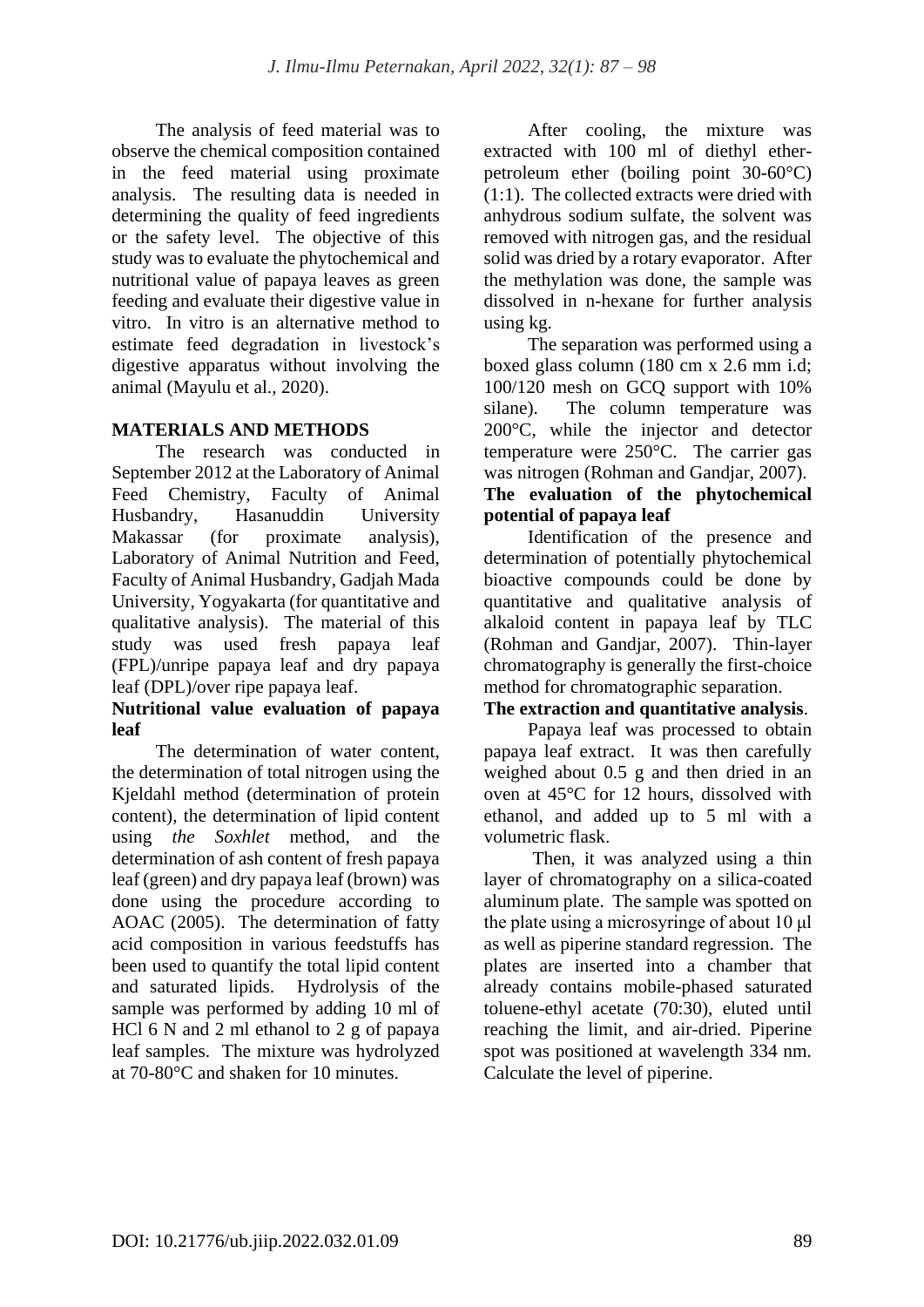| Chromatography Resume: |                                          |
|------------------------|------------------------------------------|
|                        | Silicagel 60 F <sub>254</sub>            |
|                        | Toluene-ethyl acetate (70:30)            |
|                        | $10 \mu l$                               |
|                        | 334 nm                                   |
|                        | 8 cm                                     |
| $\ddot{\phantom{a}}$   | 0.50                                     |
|                        | Piperine $10.1 \text{ mg}/10 \text{ ml}$ |
|                        | 0.5052                                   |
|                        |                                          |

#### **Qualitative analysis of alkaloids**.

The papaya leaves were processed into powder (sample) then weighed as much as 100 mg and then added 2 ml ammonia 10%, centrifuged for 2 minutes, 5 ml chloroform was added then re-centrifuged for 2 minutes. Centrifuge for 3 minutes, take chloroform phase and evaporated with nitrogen gas then dissolved in 20 μl chloroform. Spotting the sample as much as  $20$  μl on the silica gel plate (silent phase) 60 F254. Put it into the saturated chamber of the mobile phase: ammonia (100: 1.5), eluted to the limit, then lift and dry. Elution was carried out in a saturated vessel for  $\pm 30$ minutes at a 10 cm distance. The detection used Sagendorf reagent. The appearance of the spot was seen with a UV lamp 254-365 nm.

#### **RESULT AND DISCUSSION Qualitative test**

The results of qualitative analysis of bioactive compounds in papaya leaf using thin-layer chromatography showed positive results. It can be seen in Table 1.

**Table 1.** TLC profile of qualitative analysis of alkaloid compound

| <b>Testing Parameter: Alkaloid</b> | <b>Qualitative Result: Positive</b>       |
|------------------------------------|-------------------------------------------|
| $P = Compactor$ quinine            | Visible spot color of alkaloid: Yellowish |
| $S =$ Papaya leaf                  | orange                                    |
| Rf comparator quinine: 0.42        | Rf detected alkaloid 0.72                 |

Description: the results of alkaloid qualitative test of papaya leaves in Integrated Research and Testing Laboratory, UGM, Yogyakarta (2012).



**Figure 1.** TLC profile of Qualitative Test of Alkaloid Compound of Papaya Leaves

| P: Comparator Quinine                |                 |
|--------------------------------------|-----------------|
| S: Papaya leaf                       |                 |
| Color of alkaloid spotted in visible | : Orange yellow |
| Rf comparator quinine                | : 0.42          |
| Rf alkaloid detected                 | : 0.72          |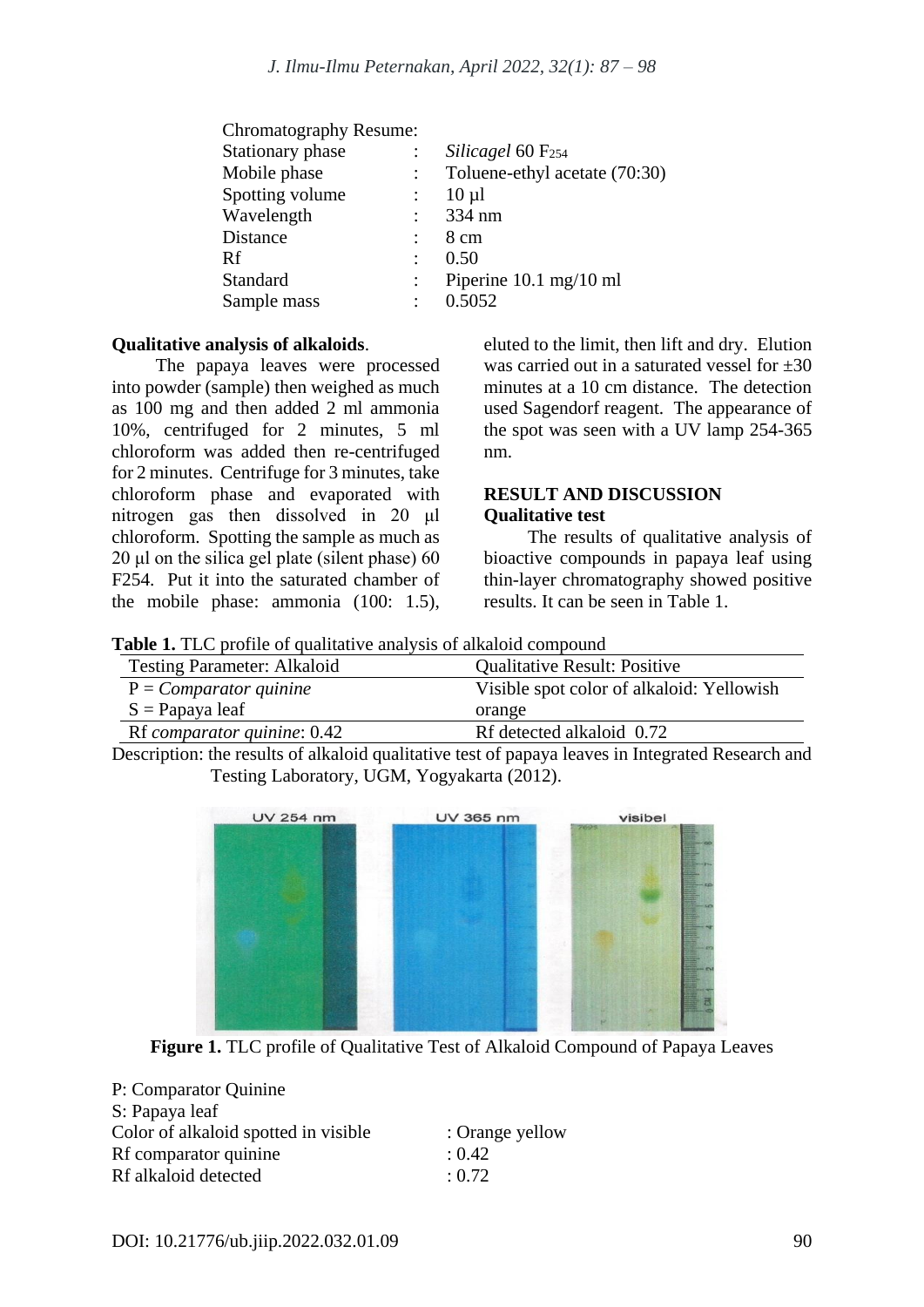#### **Quantitative test**

The results of a quantitative test of bioactive compounds on papaya leaf using thin-layer chromatography method with piperine test as parameter showed "not detected" result, which can be seen in Table 2. Based on detection done with UV light 254 and UV 366, it was shown that the samples of papaya leaf showed samples detected with UV 254 obtained 3 spots with a detected Rf value of 0.72 as shown in Figure 1. Eleazu et al. (2012) reported that plants containing alkaloid substances have functions such as plant protective toxins from insects and ruminants, the detoxification end products of metabolic activities, growth regulatory factors, and supplier of N elements needed. Alkaloid has insect-repellent compounds and anti-fungus compounds and it is generally believed that the alkaloid compounds are the cause of bitterness.

| Testing parameter: alkaloid piperine (ppm)   | Quantitative analysis: not detected |
|----------------------------------------------|-------------------------------------|
|                                              | (uncontrolled)                      |
| $Sample = Papaya leaf$                       | Area: -                             |
| Sample spotting volume $(\mu) = 10$          | Piperine in the sample $(ng)$ : -   |
| Number of sample spotting $(\mu g) = 1010.4$ | Piperinerate (ppm): Not detected    |
| Detection limit: 1.26 ng                     |                                     |

Description: the results of a quantitative test of papaya leaf alkaloid at Integrated Research and Testing Laboratory, UGM, Yogyakarta (2012).

The value of Rf 0.72 when alkaloids were detected showed that papaya leaf samples contained alkaloid compounds. In addition, alkaloids and papain were also able to be used to decrease lipid accumulation in chickens and rats. Analysis of feed material intended to observe the chemical composition contained in the feed material. The chemical composition of feed material can be determined by the proximate analysis method. The resulting data was needed in determining the quality of feed ingredients or the level of safety. The quality of the feed material and its safety level were mainly determined by moisture content because the moisture content determines the level of the other components. If the water content of a sample is low due to high evaporation, the other component level will be increased, and vice versa (Andarwulan et al., 2011). Therefore, in declaring composition, water content should always be included, or the sample is expressed in free water state or dry.

| Table 3. The component of proximate analysis of papaya leaf in various physical condition |  |  |  |  |
|-------------------------------------------------------------------------------------------|--|--|--|--|
|-------------------------------------------------------------------------------------------|--|--|--|--|

|                                                                        |       | Proximate Analysis Result (%)                  |     |                                                                                     |    |  |
|------------------------------------------------------------------------|-------|------------------------------------------------|-----|-------------------------------------------------------------------------------------|----|--|
| Sample Physical Condition*                                             | Water | $\mathsf{CP}$                                  | EE. | Ash                                                                                 | CF |  |
| Unripe papaya leaf (light green) (fresh) <sup><math>\perp</math></sup> | 76.29 |                                                |     | 20.92 12.40 13.53 13.15                                                             |    |  |
|                                                                        |       |                                                |     | $9.201$ 19.63 <sup>1</sup> 15.13 <sup>1</sup> 12.95 <sup>1</sup> 21.19 <sup>1</sup> |    |  |
| Ripe papaya leaf (dark green) (semi-dry)                               |       | $16.10^{2}$ $16.04^{2}$ $9.57^{2}$ $13.20^{2}$ |     |                                                                                     |    |  |
|                                                                        |       |                                                |     | $7.311$ $17.391$ $13.331$ $12.951$ $23.921$                                         |    |  |
| Overripe papaya leaf (yellow-brown) (dry)                              |       | $15.71^2$ $14.10^2$ $6.27^2$ $12.08^2$         |     |                                                                                     |    |  |

Description: all fraction is expressed in dry matter, excluding water

\*samples are papaya leaves (*Carica papaya* L.) var California

1. Proximate analysis result in Feed Chemical Laboratory, Unhas.

2. Proximate analysis result in Center for Laboratory Animal Nutrition and Feed, Faculty of Animal Husbandry, UGM.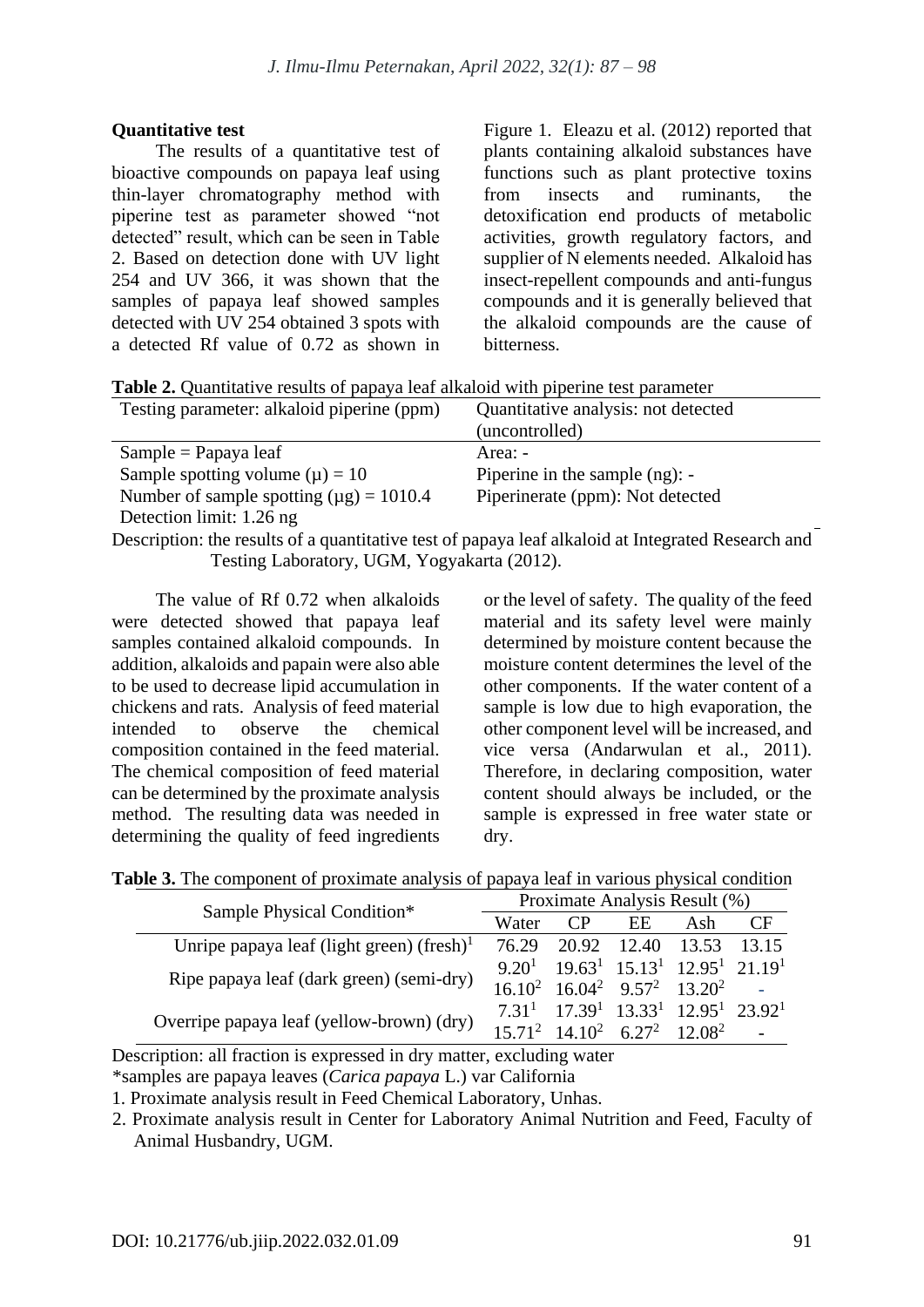The results of proximate analysis of unripe, ripe, and overripe papaya leaves can be seen in Table 3. Table 3 above contains data on papaya leaf proximate analysis component in two groups of physical conditions: fresh papaya leaf (unripe papaya leaf) and dry papaya leaf (ripe papaya leaf powder and overripe papaya leaf). It was intended to observe the difference in the nutritional composition of papaya leaf in fresh physical conditions or dry conditions, the difference in nutrient composition is very needed in determining the quality of feed ingredients.

The quality of feed ingredients is often associated with the presence of water in the feed. Therefore, water analysis in feed material is very important both in fresh and dry feed. In dry feed, water content is associated with the stability index, especially during storage. According to Ugo et al. (2019), papaya leaf extract contains moisture 57.01%, CP 6.50 %, ash 2.18%, CF 3.10 %, EE 2.01% and carbohydrate 29.20%. Protein content in papaya leaf varies between fresh papaya leaf and dry papaya leaf which are 14-20% (Table 3). This range shows that the protein content of papaya leaf is high enough and one of the determinants of the quality of a feed ingredient is its protein content because protein is the main source of nutrition, which is the source of amino acids (Utomo et al., 2012).

The result of the evaluation of papaya leaf nutrient determination as shown in Table 3 shows that papaya leaf has potential as a feed ingredient for ruminant livestock mainly small ruminants including goats and sheep based on their nutrient content and, this is supported by the opinion of Agus (2008) and Utomo et al. (2012) that the quality of feed ingredients is determined by their nutrient content or chemical composition, the evaluation of feed ingredients is conducted to determine the nutrient content that determines the quality of the feed ingredients to provide nutrients for livestock.

Papaya leaf that is fed to livestock based on the source belongs to the "roughage" group. The term "roughage" of papaya leaves given to livestock (in this study) refers to the opinion of Utomo et al. (2012) who stated that fibrous feed material consists of two types based on plant age, which were cut before flowering (forage) and after flowering and seeds or the main results taken for the benefit of humans called roughage. However, Bayer and Bayer (2012) defined "forage" as all parts of vegetation plants that can be eaten by livestock (leaves, flowers, stems/twigs, and roots), so that the leaves are fed as forage which already wilted and dry is considered as forage. Papaya leaf can be an alternative source of forage feed, this is based on the consideration of its relatively high protein content. The result of the proximate analysis showed papaya leaf containing CP 10.71- 13.50%; CF 14.68-22.56%; EE 12.03- 12.80%; and ash 14.40-17.83%. Research related to papaya leaf nutrient composition summarized from several research results was showed that CP 22.51, CF 16.9, OM 87.78, and DM 18.59 (Khoiriyah et al., 2016), CP 30.12, CF 5.60, NFE 44.43, and EE 1.20 (Onyimonyi and Ernest, 2009).

Fatty acids are the basic structure of lipid, when lipid is hydrolyzed, it will produce glycerol and fatty acids. Based on their saturation, fatty acids can be distinguished into saturated fatty acids and unsaturated fatty acids. The profile of fatty acids contained in papaya leaves consists of 5 saturated fatty acids (capric acid, lauric acid, myristic acid, palmitic acid, and arachidonic acid) and 4 unsaturated fatty acids (oleic acid, linoleic acid, α-linolenic acid, and erucic acid). Research conducted by Alfonso (2005) summarized some information regarding nutrient compounds contained in papaya leaf in various physical conditions as shown in Table 4.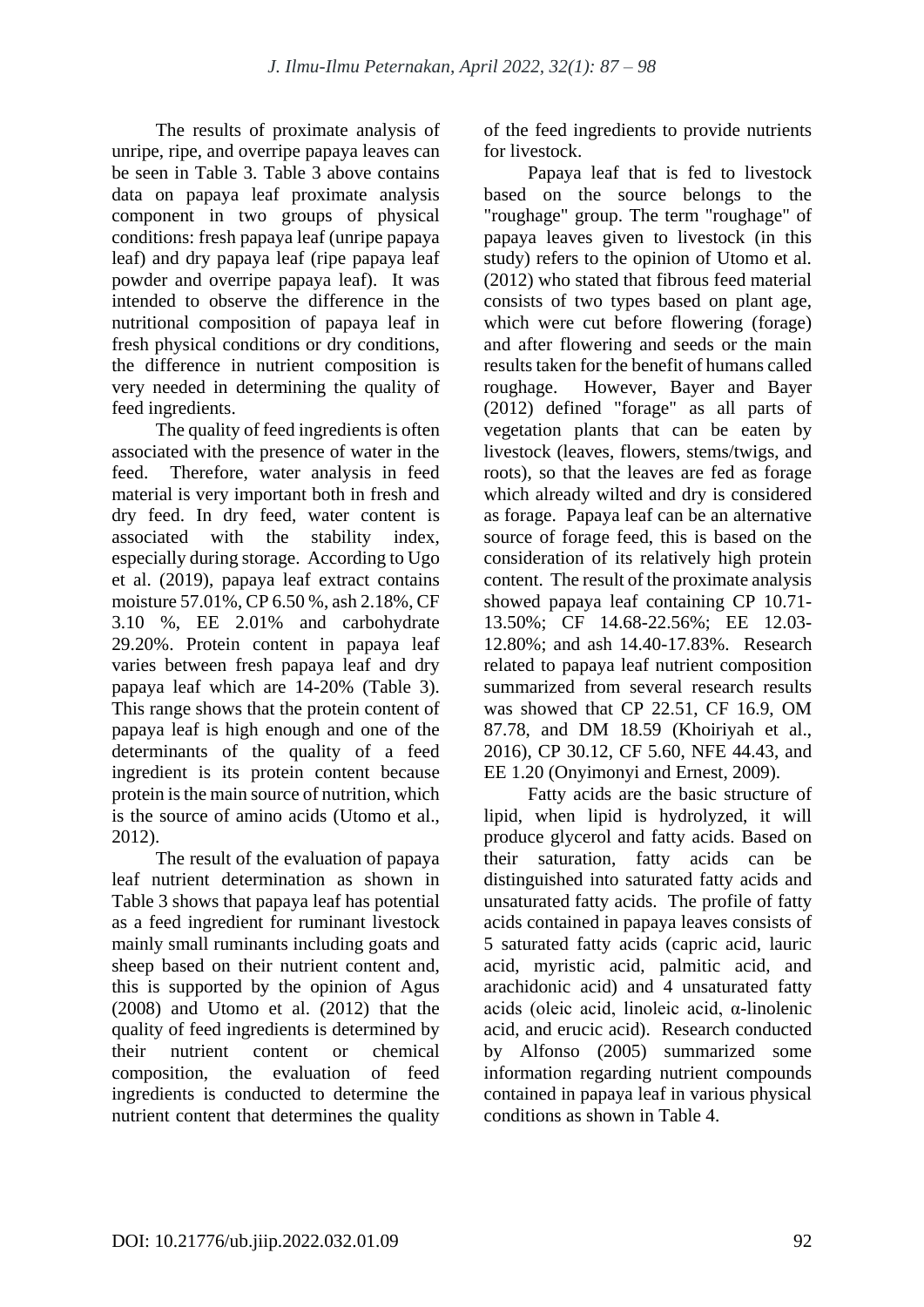|                                 |       |          | Nutrient Analysis Result (%) |     |          |                          |
|---------------------------------|-------|----------|------------------------------|-----|----------|--------------------------|
| Papaya Leaf Condition           | Water | $\Gamma$ | EE.                          | Ash | $\Gamma$ | <b>NFE</b>               |
| Dry Papaya Leaf                 | 5.90  |          | 13.56 12.90 14.45            |     | 14.68    | 38.52                    |
| Fresh Papaya Leaf*              | 75.00 | -        | 2.40                         | -   |          |                          |
| Wet Papaya Leaf (in 100 g) $**$ |       | (8g)     | (2g)                         |     | (11.9 g) | $\overline{\phantom{0}}$ |
| Note:                           |       |          |                              |     |          |                          |

**Table 4.** Nutrient content of papaya leaf in various physical conditions

Note:

\*Fresh papaya leaf content Papain

\*\*Wet Papaya Leaf (in 100 g) content: Vitamin A (18.25 IU); Vitamin B (0.15 mg); Vitamin C (1.4 mg); Fe (0,8 mg) and phospholipid (0,12).

The content of unsaturated fatty acids in papaya leaf is essential fatty acids. Tirtawinata (2006) stated that unsaturated fatty acids are linoleic, linolenic, and arachidonic acids, these unsaturated fatty acids are included in the essential fatty acid group because it is needed by the body. The body cannot produce itself and solely depends on food. The result of fatty acid composition analysis of brown papaya leaf shows there were as many as 9 types of fatty acids found in papaya leaf, and the result can be seen in Table 5.

The profile of fatty acids in papaya leaf obtained a comparison between saturated fatty acids (SAFA) and unsaturated fatty acids (MUFA and PUFA), where the total SAFA was 0.081 per 100 g, the total MUFA 0.072 per 100 g, and total PUFA was 0.058 per 100 g. The presence of SAFA is represented by lauric acid, myristic acid, and palmitic acid, MUFA is detected with the presence of oleic acid (omega-9) and erucic acid (omega-9), and PUFA is also indicated in papaya leaves after the availability of linoleic acid (omega-6) and α-linolenic acid (omega-6). EPA, DPA, and DHA as omega-3 groups were undetectable in papaya leaf. The functions of fatty acids, in addition to maintaining body tissues, are as follows: 1) strengthening blood vessel capillaries and cell membrane structures that protect water evaporation from the skin; 2) enable to lower blood cholesterol levels by mixing into cholesterol-ester and playing a role in transport; and 3) prolong the period of blood clotting (Tirtawinata, 2006).

| Analysis Sample            | (%) Relative Ester Methyl Fatty Acid                                                                                                                                                                                                                                                                           |
|----------------------------|----------------------------------------------------------------------------------------------------------------------------------------------------------------------------------------------------------------------------------------------------------------------------------------------------------------|
| Papaya Leaf<br>(Wilted-Dry | $C10:0 = 0.16351$ (capric/decanoic) <sup>2,3</sup><br>$C12:0 = 1.56861$ (lauric/dodecanoic) <sup>2</sup><br>$C14:0 = 4.16801$ (miristic/tetradecanoic) <sup>2</sup><br>$C16:0 = 25.22751$ (palmitic/hexadecanoic) <sup>2</sup>                                                                                 |
| Brownish)                  | $C18:1 = 18.79371$ (oleic/octadecanoic) <sup>2</sup><br>$C18:2 = 6.02931$ (linoleic/octadecadienoic) <sup>2</sup><br>C18:3 = $6.395^1$ ( $\alpha$ -linolenic/octadecatrienoic) <sup>2</sup><br>$C20:0 = 0.97471$ (arachidonic/eicosanoic) <sup>2</sup><br>C22:1 = $3.0469^1$ (erucic)(dokosenoat) <sup>3</sup> |

**Table 5.** The result of fatty acid composition analysis (%) of papaya leaf

Description: 1. The result of fatty acid analysis of papaya leaf in Laboratory Animal Nutrition and Feed, Faculty of Animal Husbandry, UGM; 2. Montgomery et al. (1977); and 3. Andarwulan et al. (2011).

The result of the quantitative test of a bioactive compound of papaya leaf with piperine test parameters shows that alkaloid content in papaya leaves is undetected in part per million (ppm). The results of this quantitative test can be explained by various possibilities, seeing that the presence of alkaloids in plants is mostly present in the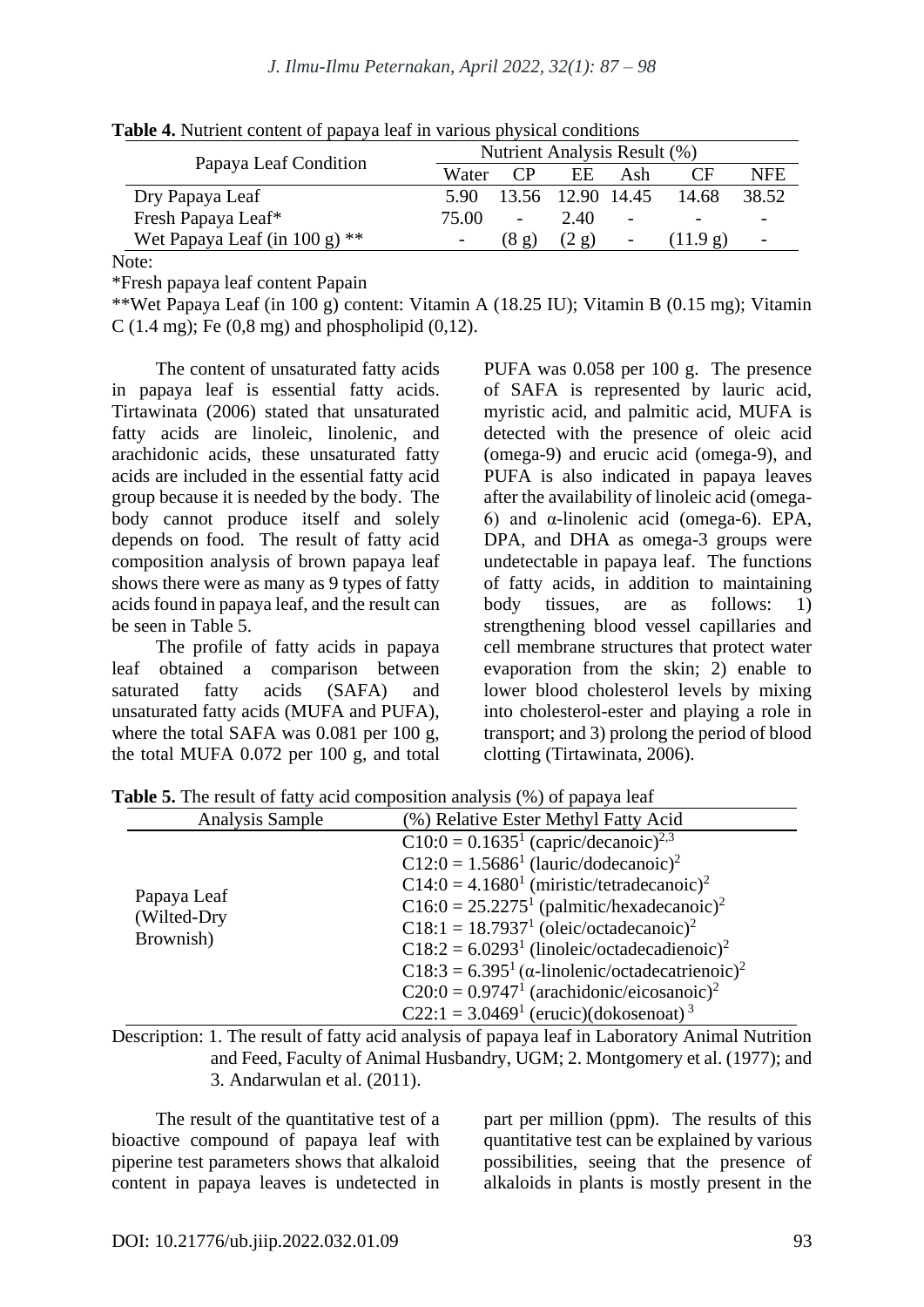form of salt bonds with organic acids. Alkaloids in the salt form are more soluble in higher-polarized solutions such as ethanol, so the alkaloidal salts are most likely to be found in ethanol, so in the water extract no alkaloids are found.

The result of the quantitative analysis shows that there is no alkaloid detected which can also be caused by processing made by the number of alkaloids contained in extremely dried papaya reduce. The contains of Papaya lives include alkaloids (carpaine, pseudocarpaine, dehydrocarpaine I and II (Saran and Choudary., 2013). The physical and chemical characteristics of the alkaloids are, among other things, crystalline solids, soluble in a relatively nonpolar organic solvent, alkaloid in nature so that alkaloids make them particularly susceptible to decomposition by heat and light in the presence of oxygen. Plants contain a large number of biologically active chemicals, some of which can be used to treat various diseases affecting livestock and humans (such as digitoxin, colchicine, and atropine). The presence of certain chemicals in plants is believed to provide some degree of protection from plant predators such as insects and ruminants. Most of the antinutrients are generally obtained from the secondary metabolism of plants. Leaves that are considered to have a bitter taste are proved to have many benefits for the body, some studies say that papaya leaves contain various substances the body needs for fighting disease. Papaya leaf besides containing many useful nutrients also contains other compounds which are useful for phytochemical potential in the pharmacy field and medicine. The compounds are alkaloids, carpaine, caricaksantin, violaxanthin, papain, flavonoid, and polyphenol. Empirical evidence of papaya leaf utilization is treating intestinal parasites (helminth), improving appetite, decreasing dengue fever, as well as overcoming malaria.

The result of statistical analysis showed that the DMD was not significantly different between fresh papaya leaves and dried papaya leaves, although the nominal value of fresh papaya leaves (78.44%) was higher than the digestibility of dry papaya leaves (72.74%) (Table 6). The results of the digestibility analysis of dry and OM papaya leaves can be seen in Table 6.

| <b>Table 6.</b> The average digestibility value of DM and OM of fresh and dry papaya leaf |                       |                  |  |  |
|-------------------------------------------------------------------------------------------|-----------------------|------------------|--|--|
| In vitro Digestibility (%)                                                                | Papaya Leaf Condition | Averages         |  |  |
| DM (Dry Matter)                                                                           | Fresh leaf            | $78.44 \pm 0.87$ |  |  |
|                                                                                           | Dry leaf              | $72.74 \pm 1.23$ |  |  |
|                                                                                           | Averages              |                  |  |  |
| <b>OM</b> (Organic Matter)                                                                | Fresh leaf            | $74.67 \pm 3.09$ |  |  |
|                                                                                           | Dry leaf              | $69.65 \pm 1.77$ |  |  |
|                                                                                           | Average               |                  |  |  |

**Table 6.** The average digestibility value of DM and OM of fresh and dry papaya leaf

*ns: nonsignificant*

Different results are shown from statistical analysis of in vitro OMD evaluation where there was a significant difference between fresh and dry papaya leaf, the average OMD in fresh papaya leaf was 74.67% higher than the average dry papaya leaf digestibility of 69.65%. Higher OMD in fresh papaya leaf can be attributed to the chemical composition of proximate analysis between fresh papaya leaf versus dry papaya leaf (Table 6). It can be seen from the composition of proximate analysis for fresh papaya leaf shows the average value of protein, EE, and CF were relatively higher than those of dry papaya leaf. The results of statistical analysis from Table 7 shows that in the evaluation of in vitro digestibility value of dry matter there was no significant difference between all group, both in the control group and the treatment groups R<sup>1</sup> and R<sup>2</sup> using fresh papaya leaf and dry papaya leaf.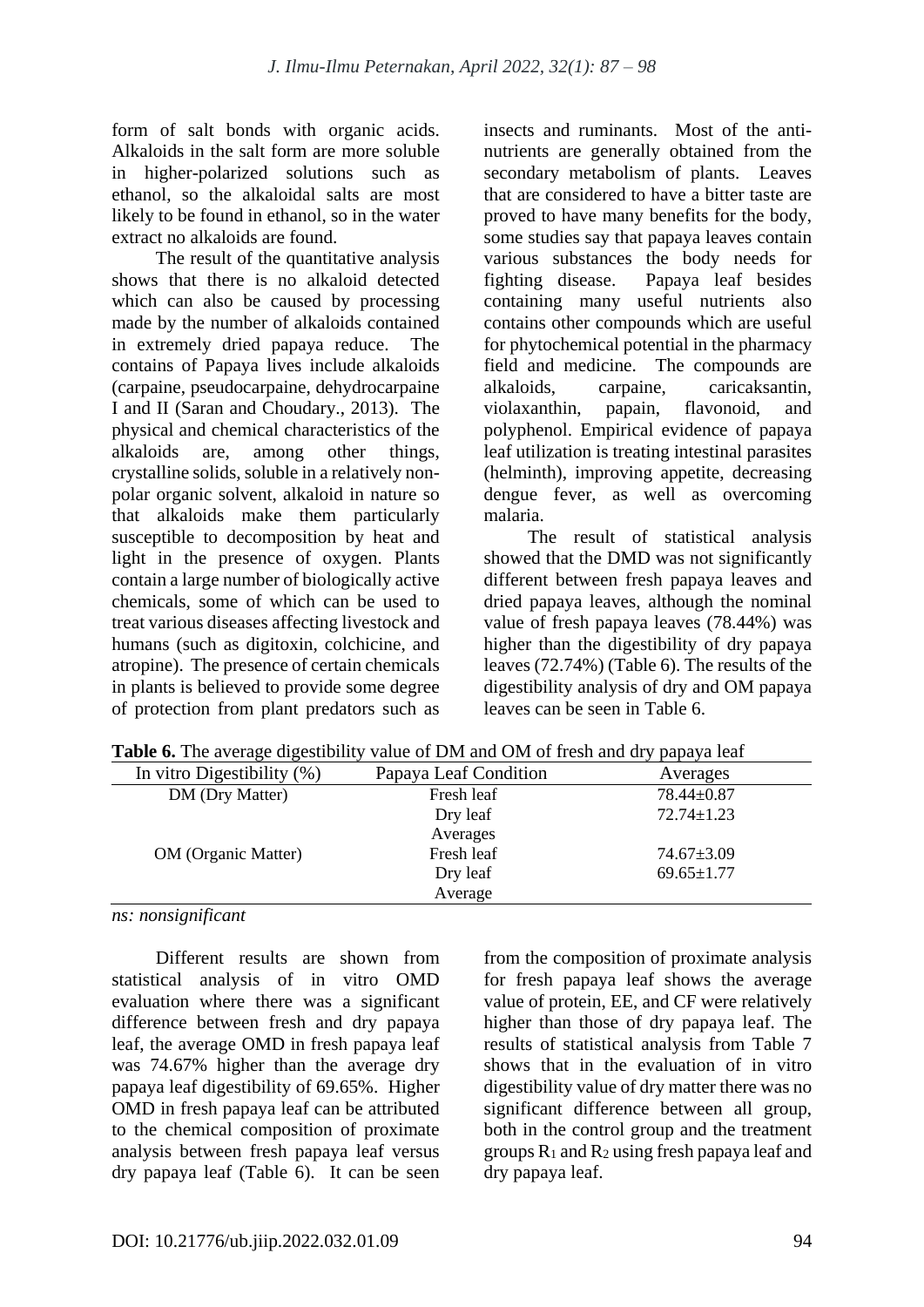| In vitro digestibility $(\%)$ | Treatment            | Averages         |
|-------------------------------|----------------------|------------------|
|                               | $R_0$                | $57.73 \pm 0.83$ |
|                               | $R_1$ DPS            | $60.14 \pm 1.31$ |
|                               | $R_2$ DPS            | $69.98 \pm 1.58$ |
| DM (Dry Matter)               | $R_1$ DPK            | $59.38 \pm 1.06$ |
|                               | $R_2$ DPK            | $63.58 \pm 0.73$ |
|                               | Average <sup>s</sup> |                  |
|                               | $R_0$                | $56.15 \pm 1.57$ |
| <b>OM</b> (Organic Matter)    | $R_1$ DPS            | $58.48 \pm 1.32$ |
|                               | $R_2$ DPS            | $61.81 \pm 2.28$ |
|                               | $R_1$ DPK            | $58.21 \pm 2.01$ |
|                               | $R_2$ DPK            | $61.92 \pm 0.84$ |
|                               | Average              |                  |

**Table 7.** The average value of DMD and OMD using fresh and dry papaya

ns: nonsignificant

Description:

R0: 0% papaya leaf  $+ 60%$  elephant grass  $+ 40%$  concentrate R1DPS: 15% papaya leaf (fresh papaya leaf) + 45% elephant grass + 40% concentrate R2DPS: 30% papaya leaf (fresh papaya leaf) + 30% elephant grass + 40% concentrate R1DPK: 15% papaya leaf (dry papaya leaf) + 45% elephant grass + 40% concentrate R2DPK: 30% papaya leaf (dry papaya leaf) + 30% elephant grass + 40% concentrate

As shown above, nominally dry matter digestibility of feed treatment  $R_1$  and  $R_2$ using fresh papaya leaves shows the highest value among all feed treatment groups where the values obtained were 60.14% and 69.98%, respectively. It can be traced that the increase of papaya leaf concentration in the formula would affect higher dry matter digestibility as well. Different results were shown from statistical analysis of digestibility evaluation in vitro organic matter where there was a significant difference between the feed treatment group of R<sup>1</sup> and R<sup>2</sup> in which feed treatment R1 was not significantly different.

# **CONCLUSIONS**

Protein content in papaya leaves varies between fresh and dry papaya leaves at about 14-20%. A qualitative test of papaya leaf bioactive compounds using UV 254 light obtained 3 spots with a detectable Rf value of 0.72 and a quantitative test with piperine test parameters showed the results of the analysis were "not detected". the DMD values of dry leaves and fresh leaves DMD were 72.74% and 78.44%,

respectively. The highest score for ration DMD and OMD was R2DPS (69.98%) and R2DPK (61.92%), respectively.

# **SUGGESTION**

It should be done for advanced research which uses the dry papaya leaf as plant wastes that can be used as feed ingredients for livestock.

# **ACKNOWLEDGMENT**

The author would like to thank the management board and staff of Animal Feed Chemical Laboratory of Faculty of Animal Husbandry Hasanuddin University Makassar, and Laboratory Animal Nutrition and Feed, Faculty of Animal Husbandry, UGM Yogyakarta, for their support during the research.

# **REFERENCES**

Adachukwu, I., Ogbonna, A. O., & Faith, E. (2013). Phytochemical analysis of paw-paw (carica papaya) leaves. *International Journal of Life Sciences Biotechnology and Pharma Research*, *2*(3), 347–351.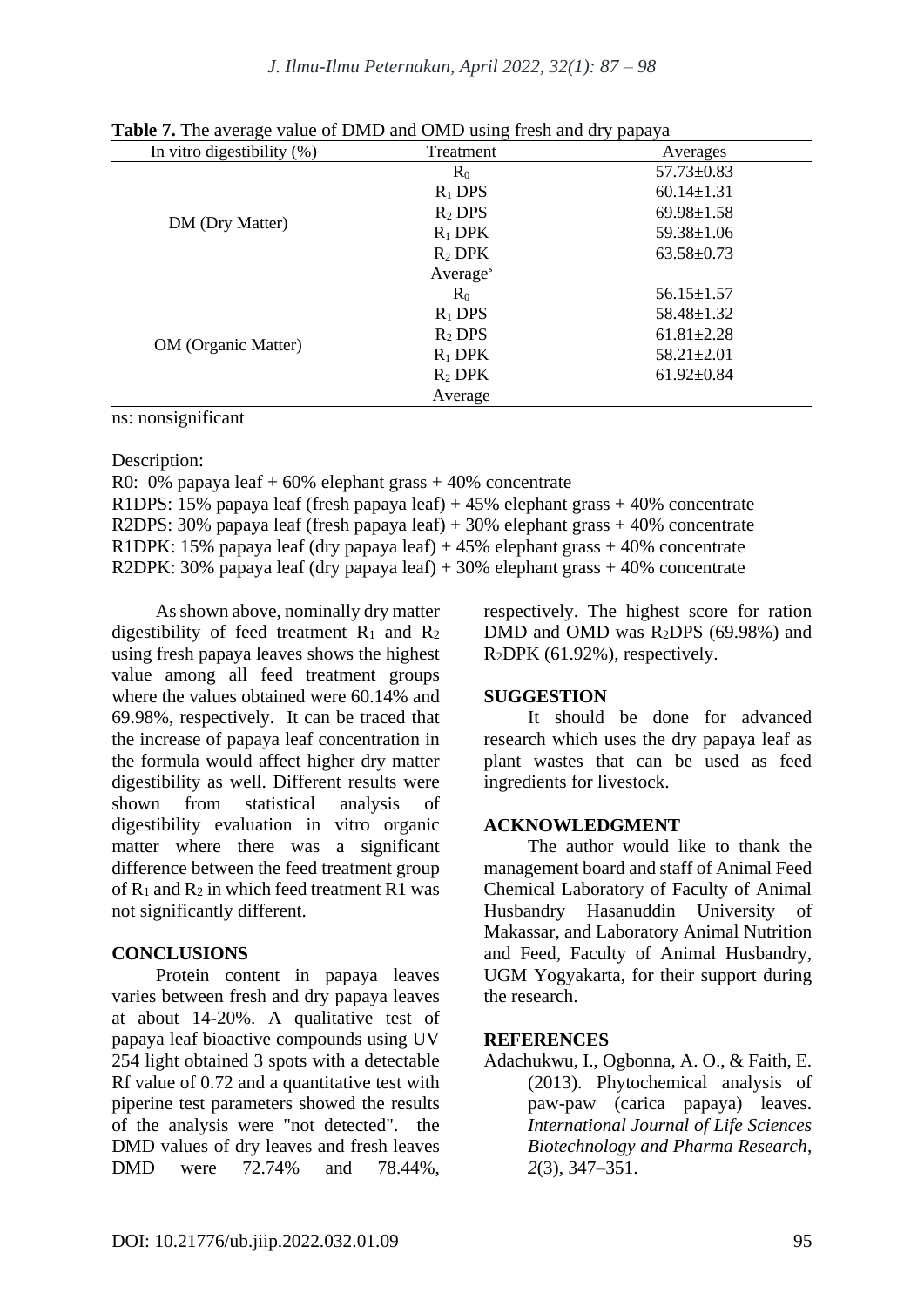- Afonso, A. B. (2005). *Quality and Microstructure of Meat and Intestines of Native Chicken With Additional Feed Made of Papaya Leaves*. Gadjah Mada University.
- Agus, A. (2008). *Guidance of Feed for Ruminants*. Ardana Media and Rumah Produksi Informatika Publisher.
- Andarwulan, N., Kusnandar, F., & Herawati, D. (2011). *Food Analysis*. Dian Rakyat Publisher.
- Anjum, V., Arora, P., Ansari, S. H., Najmi, A. K., & Ahmad, S. (2017). Antithrombocytopenic and immunomodulatory potential of metabolically characterized aqueous extract of Carica papaya leaves. *Pharmaceutical Biology*, *55*(1), 2043– 2056. https://doi.org/10.1080/138802 09.2017.1346690
- AOAC. (2005). *Official Methods of Analysis of the Association of Official Agricultural Chemists*. Association of Official Analytical Chemists.
- Ayoola, P. B., & Adeyey, A. (2010). Phytochemical and nutrient evaluation of Carica papaya (pawpaw) leaves. analysis of paw-paw (Carica papaya) leaves. *IJJRSS*, *5*(3), 325–328.
- Callixte, C., Baptiste, N. J., & Arwati, H. (2020). Phytochemical screening and antimicrobial activities of methanolic and aqueous leaf extracts of carica papaya grown in rwanda. *Molecular and Cellular Biomedical Sciences*, *4*(1), 39–44. https://doi.org/10.21705/ mcbs.v4i1.74
- Eleazu, C., Awa, K., & Chukwuma, E. (2012). Comparative study of the phytochemical composition of the leaves of five Nigerian medicinal plants. *E3 Journal of Biotechnology and Pharmaceutical Research*, *3*(2),  $42-46$
- Fauziah, L., & Wakidah, M. (2019). Extraction of papaya leaves (Carica papaya L.) using ultrasonic cleaner. *EKSAKTA: Journal of Sciences and Data Analysis*, *19*(1), 35–45. https://doi. org/10.20885/eksakta.vol19.iss1.art4
- Hasimun, P., Suwendar, & Ernasari, G. I. (2014). Analgetic activity of papaya (Carica papaya L.) leaves extract. *Procedia Chemistry*, *13*, 147–149. https://doi.org/10.1016/j.proche.2014. 12.019
- Jafari, S., Ebrahimi, M., Meng, G. Y., Rajion, M. A., & Faseleh Jahromi, M. (2018). Dietary supplementation of papaya ( Carica papaya l.) leaf affects abundance of Butyrivibrio fibrisolvens and modulates biohydrogenation of C18 polyunsaturated fatty acids in the rumen of goats. *Italian Journal of Animal Science*, *17*(2), 326–335. https://doi.org/10.1080/1828051X.201 7.1361796
- Joy Ugo, N., Raymond Ade, A., & Tochi Joy, A. (2019). Nutrient composition of carica papaya leaves extracts. *Journal of Food Science and Nutrition Research*, *02*(03). https://doi.org/10. 26502/jfsnr.2642-11000026
- Khoiriyah, M., Chuzaemi, S., & Sudarwati, H. (2016). Effect of flour and papaya leaf extract (Carica papaya L.) addition to feed on gas production, digestibility and energy values in vitro. *TERNAK TROPIKA Journal of Tropical Animal Production*, *17*(2), 74–85. https://doi.org/10.21776/ub.jta pro.2016.017.02.10
- Makkar, H. P. S., Francis, G., & Becker, K. (2007). Bioactivity of phytochemicals in some lesser-known plants and their effects and potential applications in livestock and aquaculture production systems. *Animal*, *1*(9), 1371–1391. https://doi.org/10.1017/S1751731107 000298
- Mayulu, H. (2019). *Teknologi Pakan Ruminansia*. PT Raja Grafindo Persada.
- Mayulu, H, Rahayu, F., Christiyanto, M., & Haris, M. I. (2021). Evaluation of digestibility value and rumen fermentation kinetic of goat's local feed based ration. *European Journal of*, *7*(8), 3703–3711.

Mayulu, Hamdi, Fauziah, N., Christiyanto,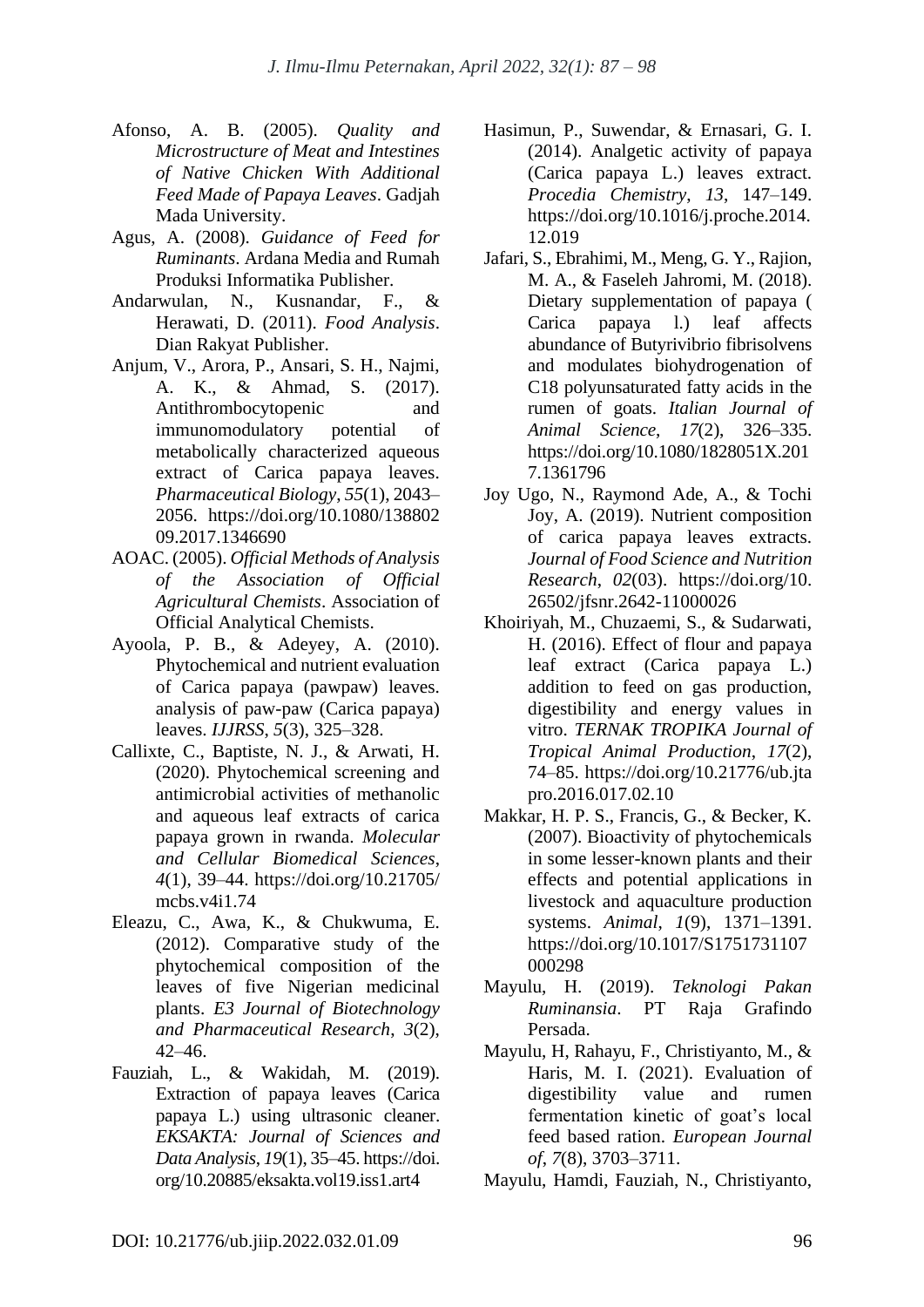M., Sunarso, S., & Haris, M. I. (2019). Digestibility value and fermentation level of local feed-based ration for sheep. *Animal Production*, *20*(2), 95– 102. https://doi.org/10.20884/1.jap.20 18.20.2.706

- Mayulu, Hamdi, Suyadi, S., Christiyanto, M., Sunarso, S., Daru, T. P., & Haris, M. I. (2020). In vitro digestibility and fermentation ruminant of buffalo ration based on Neptunia plena L. Benth and Leersia hexandra Swartz as local resources. *Jurnal Ilmu-Ilmu Peternakan*, *30*(2), 148–157. https://doi. org/10.21776/ub.jiip.2020.030.02.07
- Mirzaei, F. (2012). Effect of herbal feed additives on performance parameters of ruminants and especially on dairy goat; a Review. *International Journal for Agro Veterinary and Medical Sciences*, *6*(5), 307. https://doi.org/10. 5455/ijavms.137
- Montgomery, R., Dryer, R. L., Conway, T. W., & Spector, A. A. (1975). *Biochemistry, A Case-Oriented Approach*. The C.V. Mosby Company. https://doi.org/10.1016/03 07-4412(75)90015-1
- Muljana, W. (2002). *The Cultivation of Papaya*. Publisher Aneka Ilmu.
- Onyimonyi, A. E., & Ernest, O. (2009). An assessment of pawpaw leaf meal as protein ingredient for finishing broiler. *International Journal of Poultry Science*, *8*(10), 995–998. https://doi. org/10.3923/ijps.2009.995.998
- Ramandhani, A., Harjanti, D. W., & Muktiani, A. (2018). Pengaruh pemberian ekstrak daun pepaya (Carica papaya Linn) dan kunyit (Curcuma domestica) terhadap fermentabilitas rumen sapi perah secara in vitro. *Jurnal Ilmu-Ilmu Peternakan*, *28*(1), 73–83. https://doi. org/10.21776/ub.jiip.2018.028.01.08
- Rohman, A., & Gandjar, G. (2007). *Pharmaceutical Chemistry Analyst*. Pustaka Pelajar.
- Safrida, S., & Sabri, M. (2020). Effect of carica papaya l. stem bark extracts on

cholesterol concentration in rats induced with streptosozin. *E3S Web of Conferences*, *151*, 01011. https://doi. org/10.1051/e3sconf/202015101011

- Santana, L. F., Inada, A. C., Espirito Santo, B. L. S. do, Filiú, W. F. O., Pott, A., Alves, F. M., Guimarães, R. de C. A., Freitas, K. de C., & Hiane, P. A. (2019). Nutraceutical potential of carica papaya in metabolic syndrome. *Nutrients*, *11*(7), 1608. https://doi.org/ 10.3390/nu11071608
- Saran, P. L., & Choudhary, R. (2013). Drug bioavailability and traditional medicaments of commercially available papaya: A review. *African Journal of Agricultural Research*, *25*, 3216–3223. https://doi.org/10.5897/ AJAR2013.7295
- Setyono, P., Utomo, Z. S., & Sunarto. (2012). Air pollution mitigation of poison gas co with crude chlorophyll of papaya (Carica papaya L.) leaf extract. *Journal of Environment and Earth Science*, *2*(9), 51–59.
- Sharma, A., Bachheti, A., Sharma, P., Bachheti, R. K., & Husen, A. (2020). Phytochemistry, pharmacological activities, nanoparticle fabrication, commercial products and waste utilization of Carica papaya L.: A comprehensive review. *Current Research in Biotechnology*, *2*, 145– 160. https://doi.org/10.1016/j.crbiot. 2020.11.001
- Tirtawinata, T. C. (2006). *Food in Al quran and Nutrient Science*. Balai Penerbit Fakultas Kedokteran Universitas Indonesia.
- Utomo, R. (2012). *Feed evaluation using Non-invasive Method*. PT. Citra Aji Pratama.
- Utomo, R., Soejono, M., Widyobroto, B. P., & Sudirman. (2012). *Determination of In Vitro Digestibility of Tropical Feeds Using Cattle Feaces as Rumen Fluids Alternativ*. Media Peternakan.
- Waters-Bayer, A., & Bayer, W. (2009). Enhancing local innovation to improve water productivity in crop -